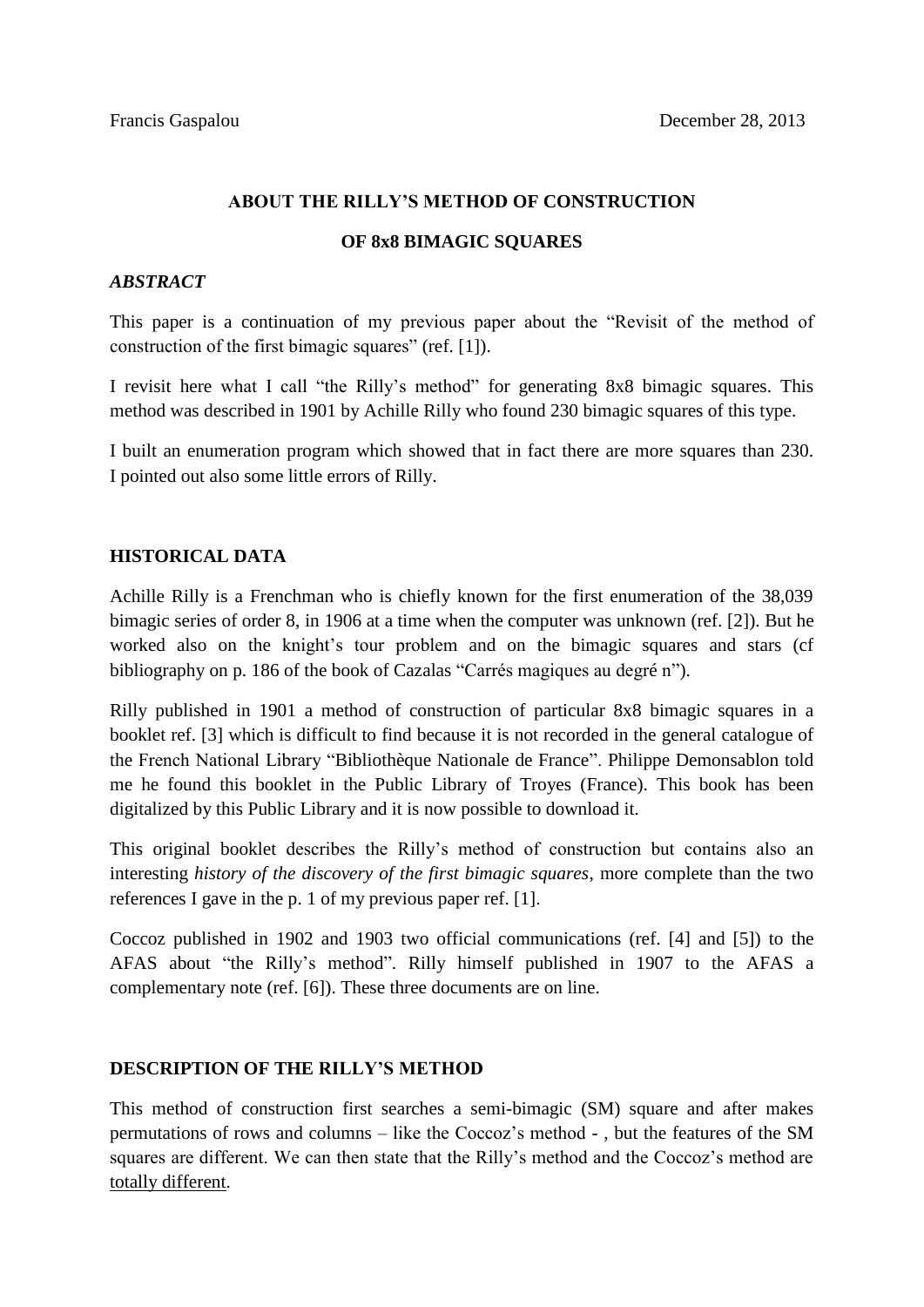The Rilly's method can be summarized as follows.

Instead using all the 38,039 bimagic series, the SM sq. of Rilly were built using the 2,704 bimagic series with 4 even numbers of sum 132

*(I remind that any 8x8 bimagic series is made of 4 even numbers and of 4 odd numbers, with the sum of the even numbers being one of the 36 values 60, 64, 68,…, 200. Cf ref. [4] p. 137 and ref. [6] p. 42-43)*.

For building his "generators" made of 8 bimagic rows, Rilly used 2 "half generators":

- a "superior half generator" for the 4 first rows with 32 given numbers:

16 even numbers, from 2 to 16 and from 50 to 64

16 odd numbers, from 17 to 47

and each superior row has 2 of the highest even numbers 50, 52, 54,…, 64

- an "inferior half generator" for the 4 last rows with the 32 numbers which remain:

16 even numbers, from 18 to 48

16 odd numbers, from 1 to 15 and from 49 to 63

and each inferior row has 2 of the lowest odd numbers 1, 3, 5,…,15.

Example of generator (cf ref. [4] p. 138):

|  | 64 50 14 4 45 33 27 23 |  |  |  |
|--|------------------------|--|--|--|
|  | 62 52 16 2 41 37 31 19 |  |  |  |
|  | 60 54 10 8 47 35 25 21 |  |  |  |
|  | 58 56 12 6 43 39 29 17 |  |  |  |
|  | 48 36 26 22 57 55 11 5 |  |  |  |
|  | 46 34 28 24 61 51 15 1 |  |  |  |
|  | 44 40 30 18 59 53 9 7  |  |  |  |
|  | 42 38 32 20 63 49 13 3 |  |  |  |
|  |                        |  |  |  |

The complements to 65 of the 32 numbers of the superior half generator are situated in the inferior half generator, and vice versa.

In fact, it is possible to show that the 8 rows are made with only 136 special bimagic series out of 2,704: 68 bimagic series for the superior half generator, and 68 other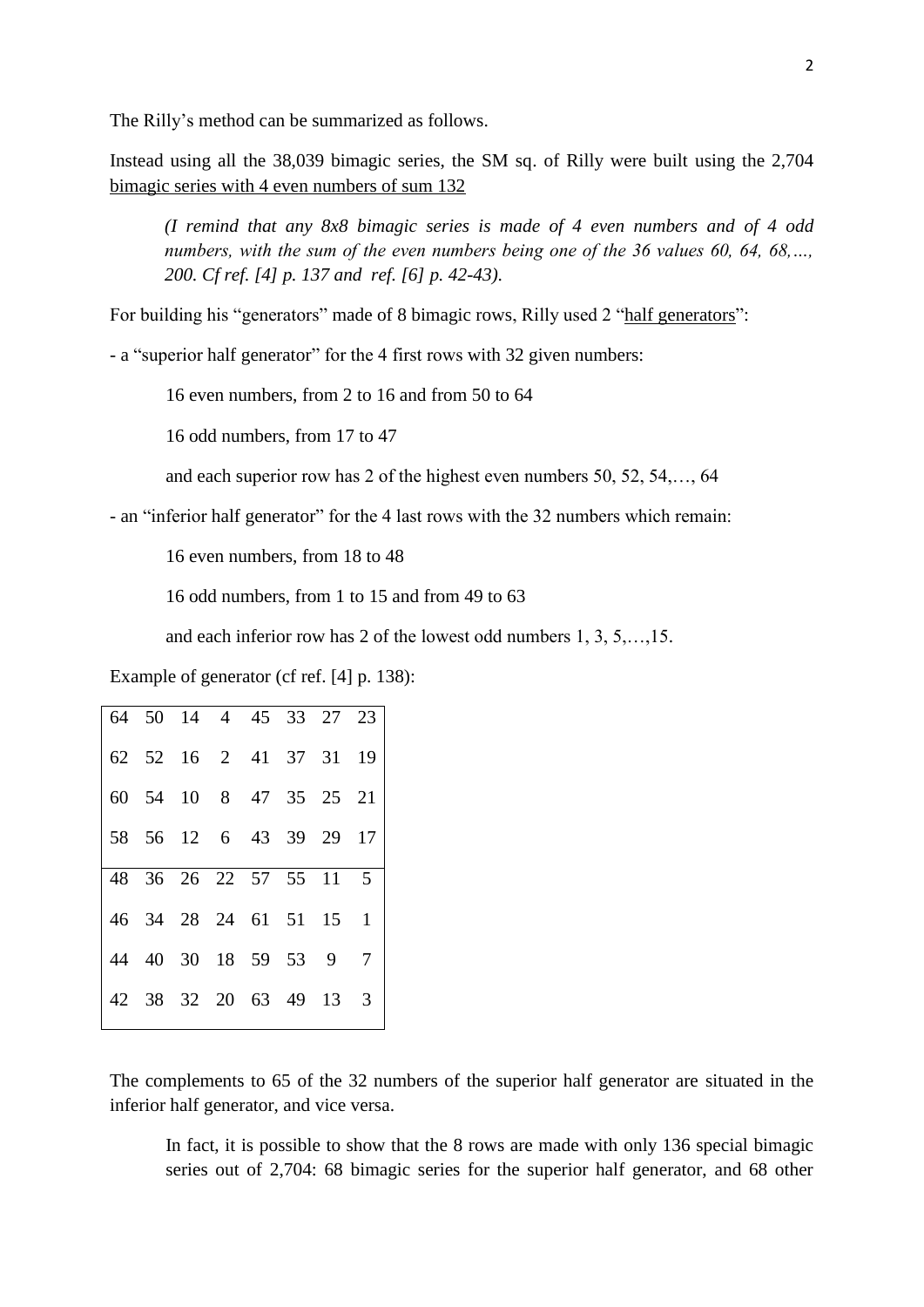bimagic series for the inferior half generator, but these series are not necessarily complementary.

Rilly searched after, by permutations of columns, to obtain columns made with the 2,704 bimagic series. He built then a SM sq. Here is the SM sq #1 p. 139 of ref. [4] for the above mentioned generator:

| 64 33 4 27 45 14 23 50 |  |  |  |
|------------------------|--|--|--|
| 37 62 31 2 16 41 52 19 |  |  |  |
| 8 25 60 35 21 54 47 10 |  |  |  |
| 29 6 39 58 56 17 12 43 |  |  |  |
| 11 55 22 48 26 36 57 5 |  |  |  |
| 51 15 46 24 34 28 1 61 |  |  |  |
| 18 44 9 53 59 7 30 40  |  |  |  |
| 42 20 49 13 3 63 38 32 |  |  |  |
|                        |  |  |  |

In this SM sq., you can see there are not complementary lines as for the Coccoz's SM sq.

By permutations of rows and columns, a bimagic sq. is at last obtained (if possible). In the above mentioned example, it is the bimagic sq. #1 of Rilly (cf ref. [3] p. 133):

|  | 45 64 4 33 23 14 50 27 |  |  |  |
|--|------------------------|--|--|--|
|  | 29 11 22 55 57 36 5 48 |  |  |  |
|  | 21 8 60 25 47 54 10 35 |  |  |  |
|  | 56 29 39 6 12 17 43 58 |  |  |  |
|  | 3 42 49 20 38 63 32 13 |  |  |  |
|  | 34 51 46 15 1 28 61 24 |  |  |  |
|  | 16 37 31 62 52 41 19 2 |  |  |  |
|  | 59 18 9 44 30 7 40 53  |  |  |  |
|  |                        |  |  |  |

Rilly built by hand 50 superior half generators and 50 inferior half generators ; it is then possible to produce 50\*50=2,500 generators. On these 2,500 generators, only 80 give SM sq. And on these 80 SM sq., Rilly calculated that only 40 give bimagic sq. Finally, Rilly built 230 bimagic squares which are printed in his booklet ref. [3].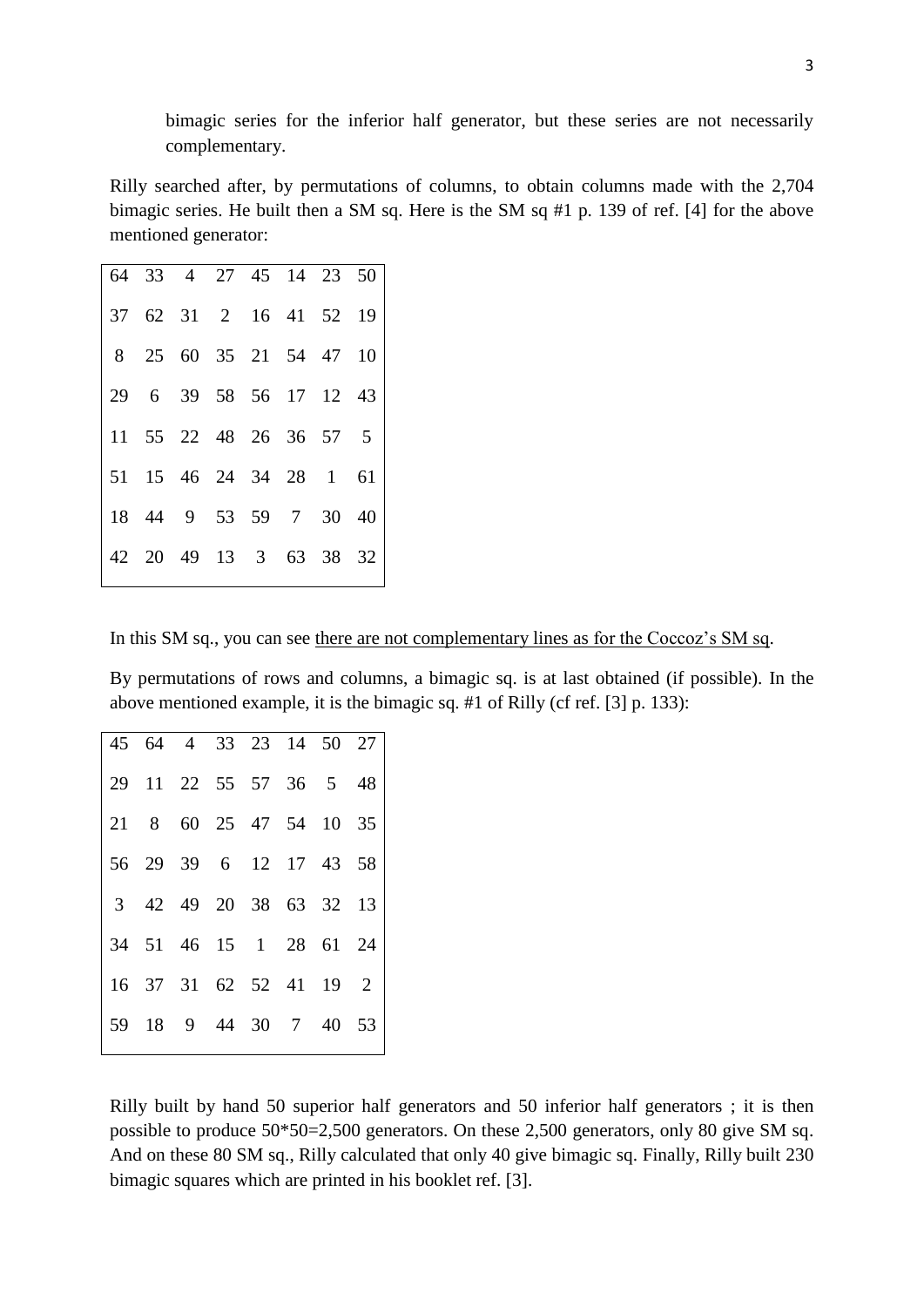#### **ENUMERATION PROGRAM**

I checked the results of Rilly by an enumeration program.

First I enumerated the possible bimagic series with the above mentioned conditions of Rilly. I found 68 bimagic series for each half generator. These series are the same if the 32 numbers are only given (it is not compulsory to write down the conditions about 2 of the highest even numbers or 2 of the lowest odd numbers).

After that I enumerated the possible SM sq. and the bimagic sq. I found more solutions than Rilly:

|                                    | Rilly | My<br>program |
|------------------------------------|-------|---------------|
| Nb of half generators (sup or inf) | 50    | 50            |
| Nb of generators                   | 2,500 | 2,500         |
| Nb of generators giving SM sq      | 80    | 80            |
| Nb of generators giving bimagic sq | 40    | 48            |
| Nb of SM sq                        | 2,824 | 2,920         |
| Nb of SM giving bimagic sq         | 230   | 477           |
| Nb of ess. diff. bimagic sq        | 405   | 2,543         |

(I calculated the number 405 from the data of the booklet ref. [3] of Rilly, p. 120 to 132)

The differences are analysed in annex. The results of Rilly are not wrong, there are only supplementary solutions which were not seen by Rilly. However some conclusions or assumptions of Rilly are wrong (see annex).

*Caution! I consider that 2 bimagic sq. are different if they are "essentially different", i.e. if they give 2 different sq. in standard position. My definition of "different sq." is not the same as the one of Coccoz or Rilly. For these authors, 2 sq. having the same rows and the same columns in a different order are the same sq.: they can be "presented in different manners" by permutation of rows/columns. Finally, the important thing for Coccoz and Rilly is the list of the SM sq. able to generate bimagic sq.*

I made a lot of verifications of my numbers. A second enumeration by a different programmer should naturally be necessary for considering my numbers as sure.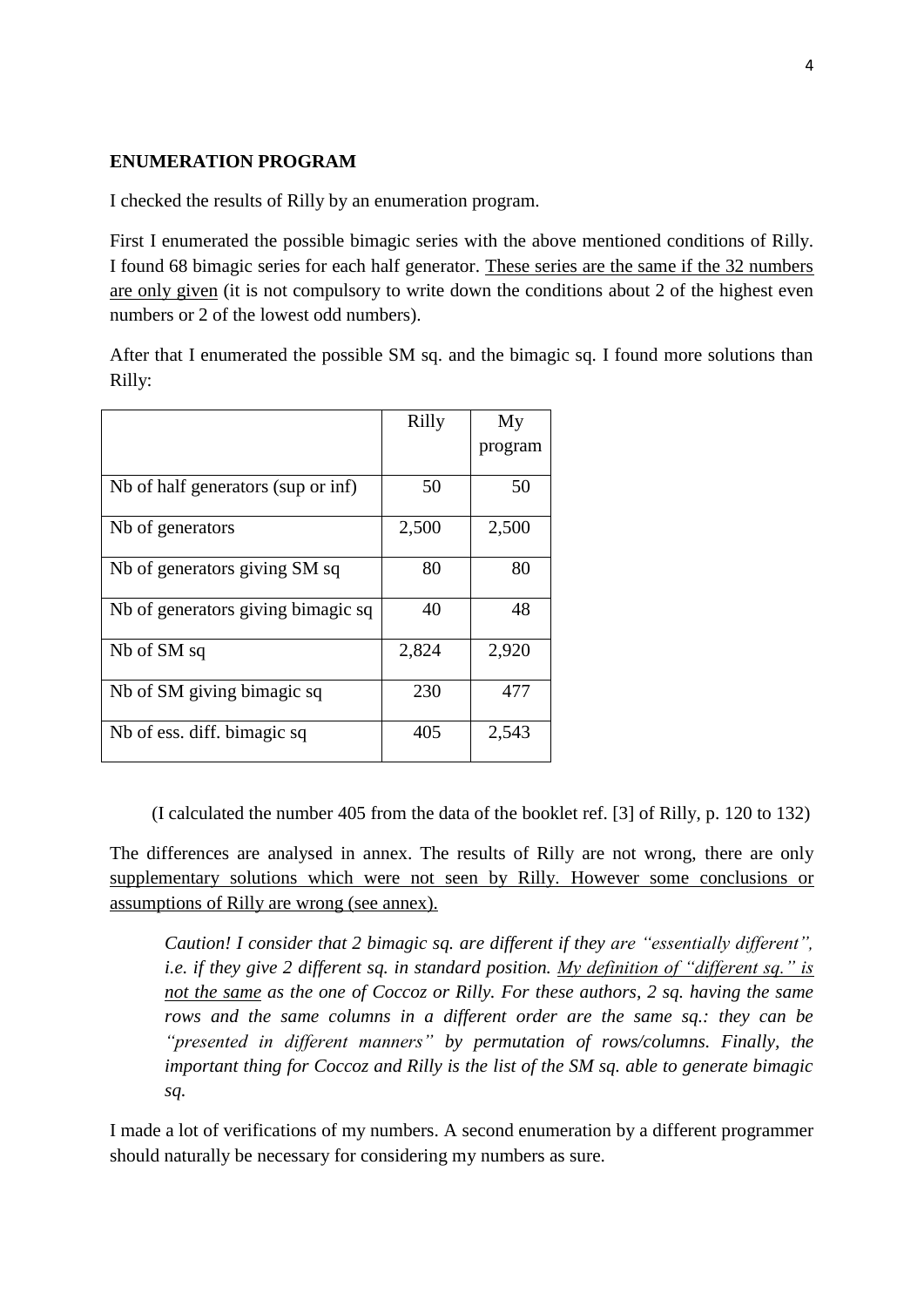There are common squares given by the Coccoz's method and by the Rilly's method. Among the 2,543 Rilly's sq., 1,521 are common to the Coccoz's type and to the Rilly's type ; 1,022 only are not common (we can call them "pure Rilly's squares"). With the 10,317 Coccoz's sq. and with the 2,543 Rilly's sq., we generate  $10,317+1,022=11,339$  ess. diff. sq.

I put in attachment the main files of my programs. I have the identification of each sq. in function of the source generator (and I have also the identification of the 11,319 in function of each Coccoz's or Rilly's sq.).

### **CONCLUSION**

The enumeration of the Rilly's squares with a computer shows there are supplementary squares which were not seen by Rilly. It shows also that some conclusions or assumptions of Rilly are wrong.

But the method of construction is perfectly valid and we can cheer this man who built 230 squares without any computer!

After revisiting the Coccoz's method and the Rilly's method, I will deal in a future note with derived methods.

#### *ACKNOWLEDGEMENTS*

Thank you to Philippe Demonsablon who told me he found the booklet of Rilly in the Public Library of Troyes (France), and who analysed the Rilly's method in his book ref [7] on p. 505-506. This book of more than 1000 pages is a true encyclopaedia (with many original documents and contributions), chiefly about all the methods of construction which are analysed.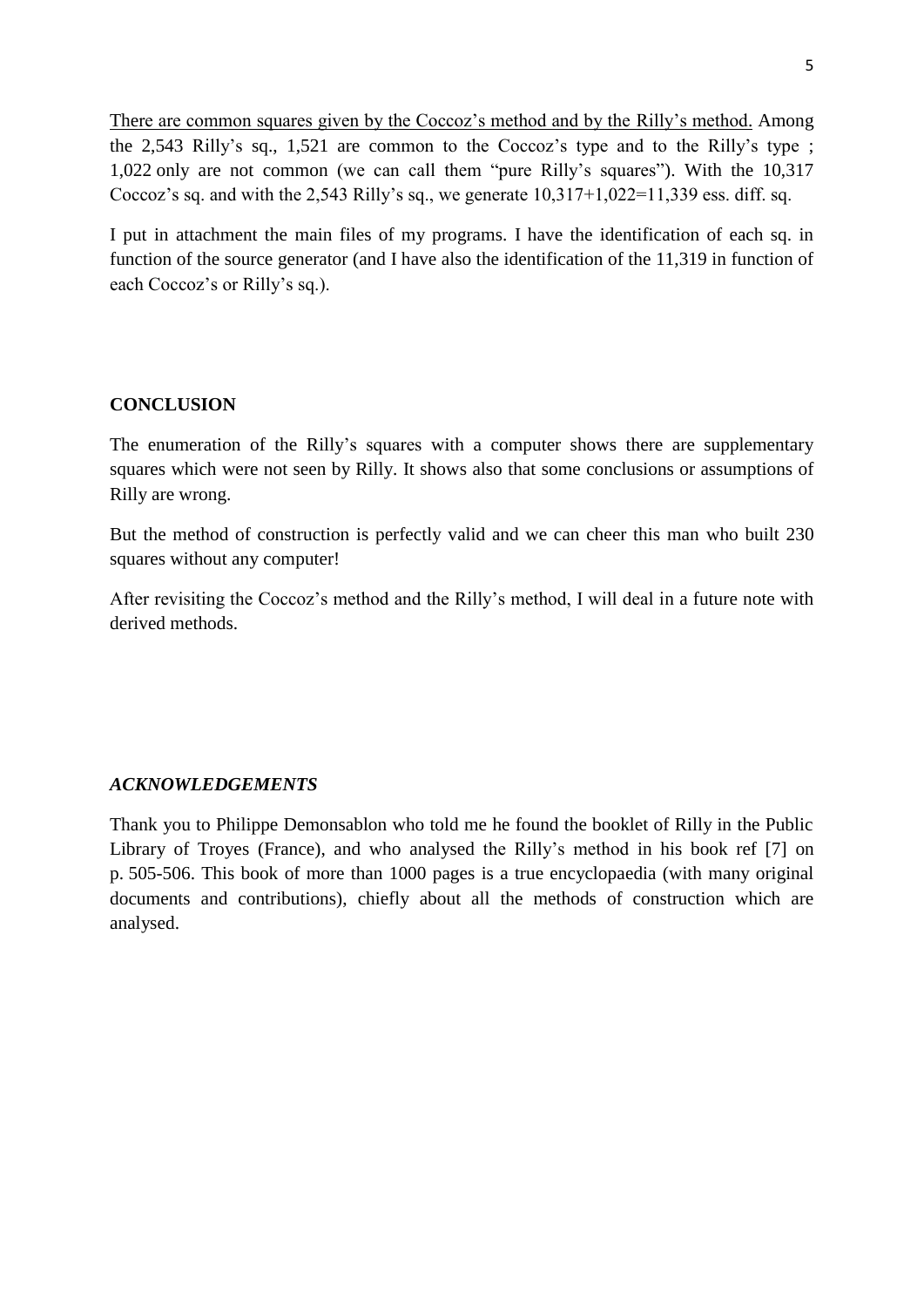#### *REFERENCES*

- [1] Revisit of the method of construction of the first magic squares, Francis Gaspalou, October 14, 2013 (email of the same date)
- [2] Liste des 38 039 suites bimagiques de 8, Achille Rilly 1906 (Médiathèque du Grand Troyes, 10000 Troyes, fonds ancien, cote rés. K. 298).
- [3] Etude sur les triangles et les carrés magiques aux deux premiers degrés, Achille Rilly 1901 (Médiathèque du Grand Troyes, 10000 Troyes, fonds ancien, cote rés. K. 17).
- [4] Quelques exemples de carrés de huit magiques aux deux premiers degrés dont les lignes et surtout les diagonales sont de composition qui, n'étant point connues, n'ont pas été mentionnées en 1892 et 1893 aux congrès de Pau et Besançon, par M. V. Coccoz, Compte-rendu de la 31ème session de l'AFAS, Congrès de Montauban 1902, séance du 9 août 1902. Compte-rendu, seconde partie, p.137-157
- [5] Carrés magiques, par M. le Commandant Coccoz, Compte-rendu de la  $32<sup>eme</sup>$  session de l'AFAS, Congrès d'Angers 1903, séance du 6 août 1903. Compte-rendu, seconde partie, p.142-157
- [6] Transformations dont sont susceptibles certains carrés bimagiques, par M. Achille Rilly, Compte-rendu de la 36ème session de l'AFAS, Congrès de Reims 1907, séance du 3 août 1907. Compte-rendu, seconde partie, p.42-48
- [7] Histoire et anthropologie des carrés magiques, par Philippe Demonsablon (document provisoire du 30 avril 2010)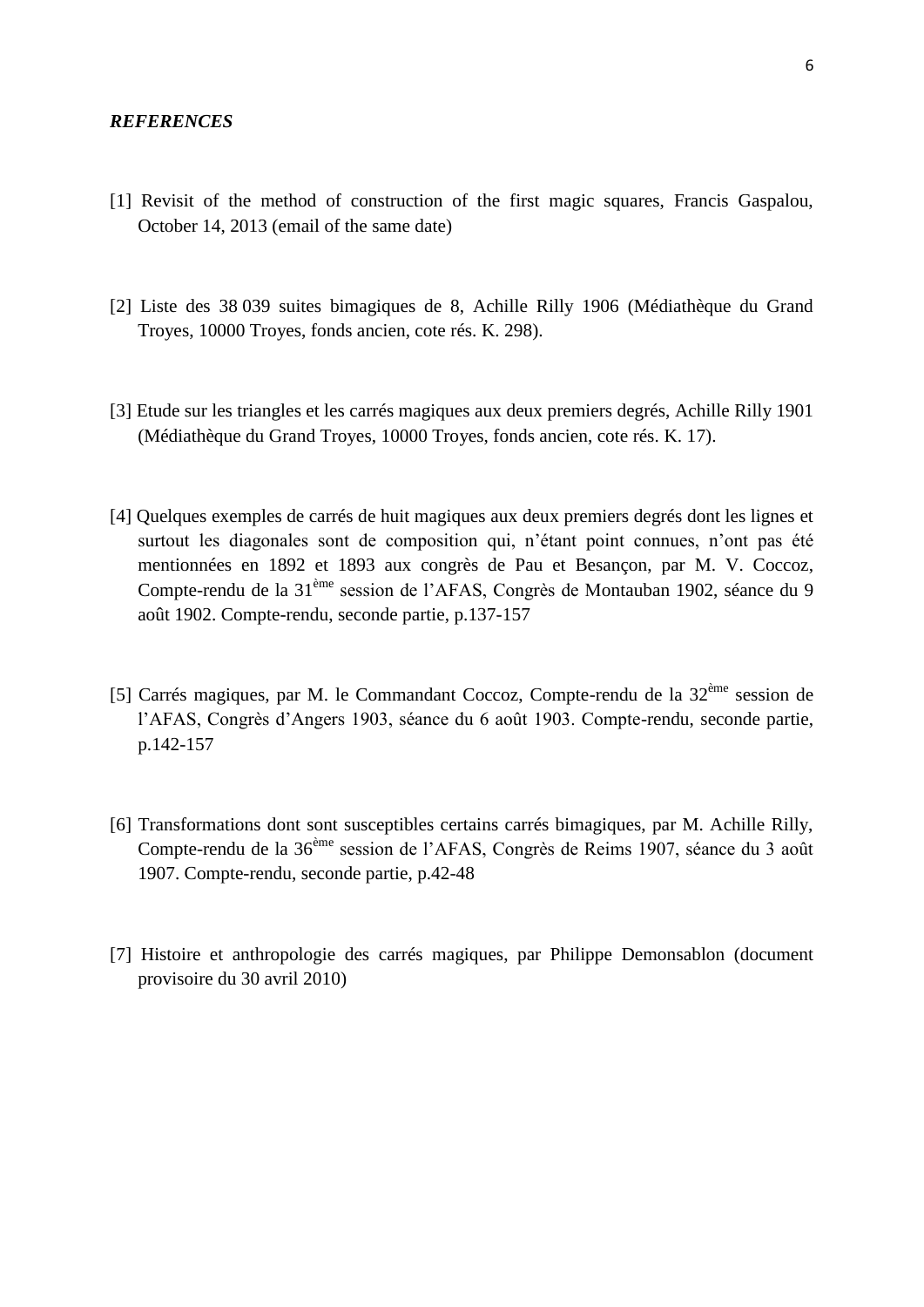# *IN ATTACHMENT: zip file with*:

- 1 list of the 2,543 sq (raw file)
- 2 list of the 2,543 sq (ordered file)
- 3 list of the 1,022 sq (pure Rilly)
- 4 list of the 11,339 sq (Coccoz or Rilly)
- 5 list of the 2,920 SM
- 6 list of the 2,500 generators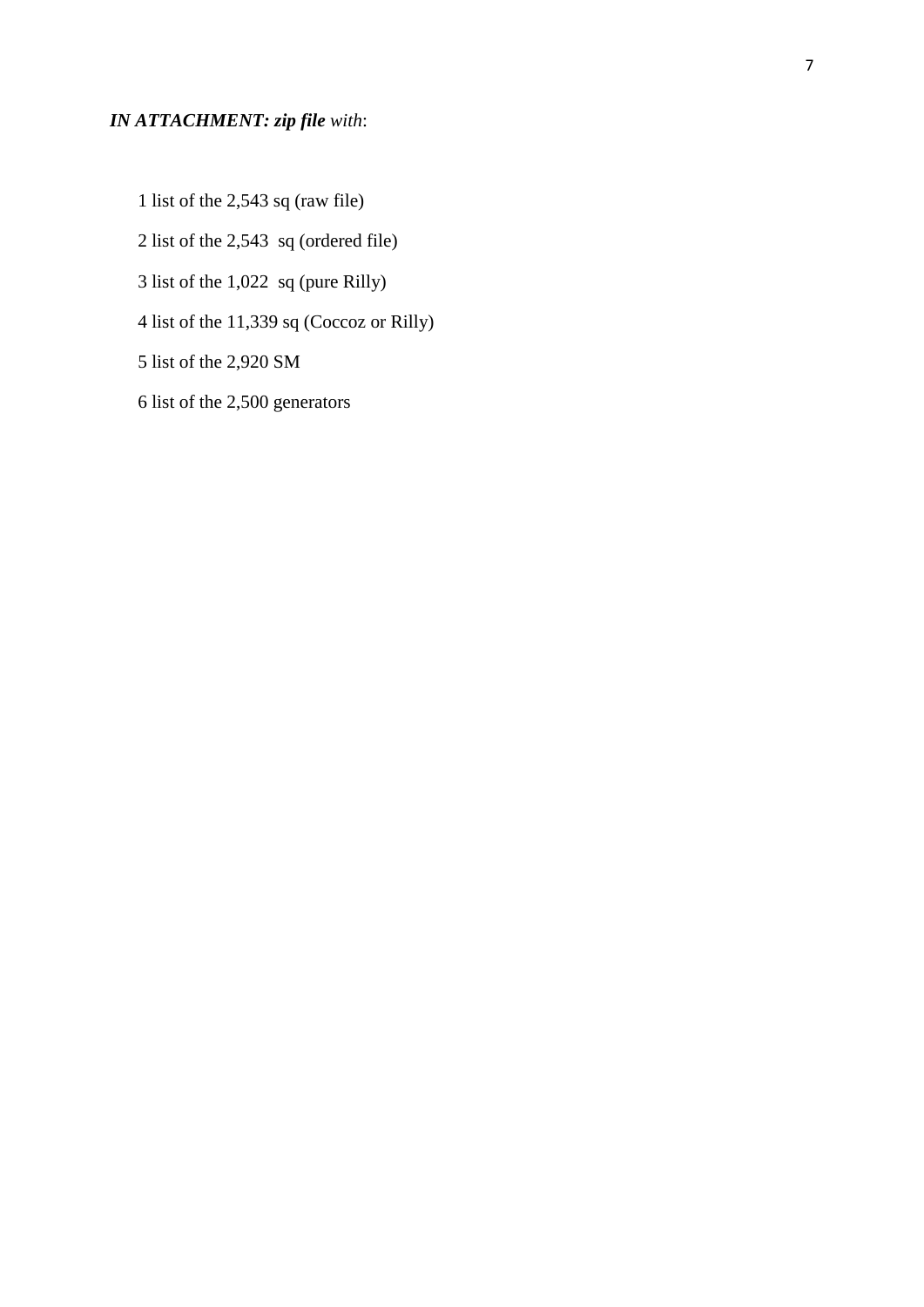#### **ANNEX: ANALYSIS OF THE DIFFERENCES**

#### **AND OTHER REMARKS**

#### **1. DIFFERENCES BETWEEN THE BOOKLET AND MY PROGRAM**

1.1 Some bimagic squares are overlooked by Rilly. Example my bimagic sq # 387 (out of 2,543 in my raw file ; cf attachment 1):

2 52 16 62 27 41 21 39

- 48 11 34 5 24 51 26 61
- 28 63 22 49 36 7 46 9
- 23 37 25 43 14 64 4 50
- 13 42 3 40 53 18 59 32
- 35 8 60 31 58 29 33 6
- 54 17 45 10 47 12 56 19
- 57 30 55 20 1 38 15 44

This sq. comes from my generator # 432 (out of 2,500 ; cf attach. 6):

- 1 15 20 30 38 44 55 57
- 3 13 18 32 40 42 53 59
- 5 11 24 26 34 48 51 61
- 7 9 22 28 36 46 49 63
- 2 16 21 27 39 41 52 62
- 4 14 23 25 37 43 50 64
- 6 8 29 31 33 35 58 60
- 10 12 17 19 45 47 54 56

(Note that in my program, I reversed the notions of "superior half generator" and "inferior half generator", in comparison with the notations of Rilly).

This generator is the generator  $# 12<sup>s</sup>39<sup>i</sup>$  of Rilly (cf booklet p. 108 and 115).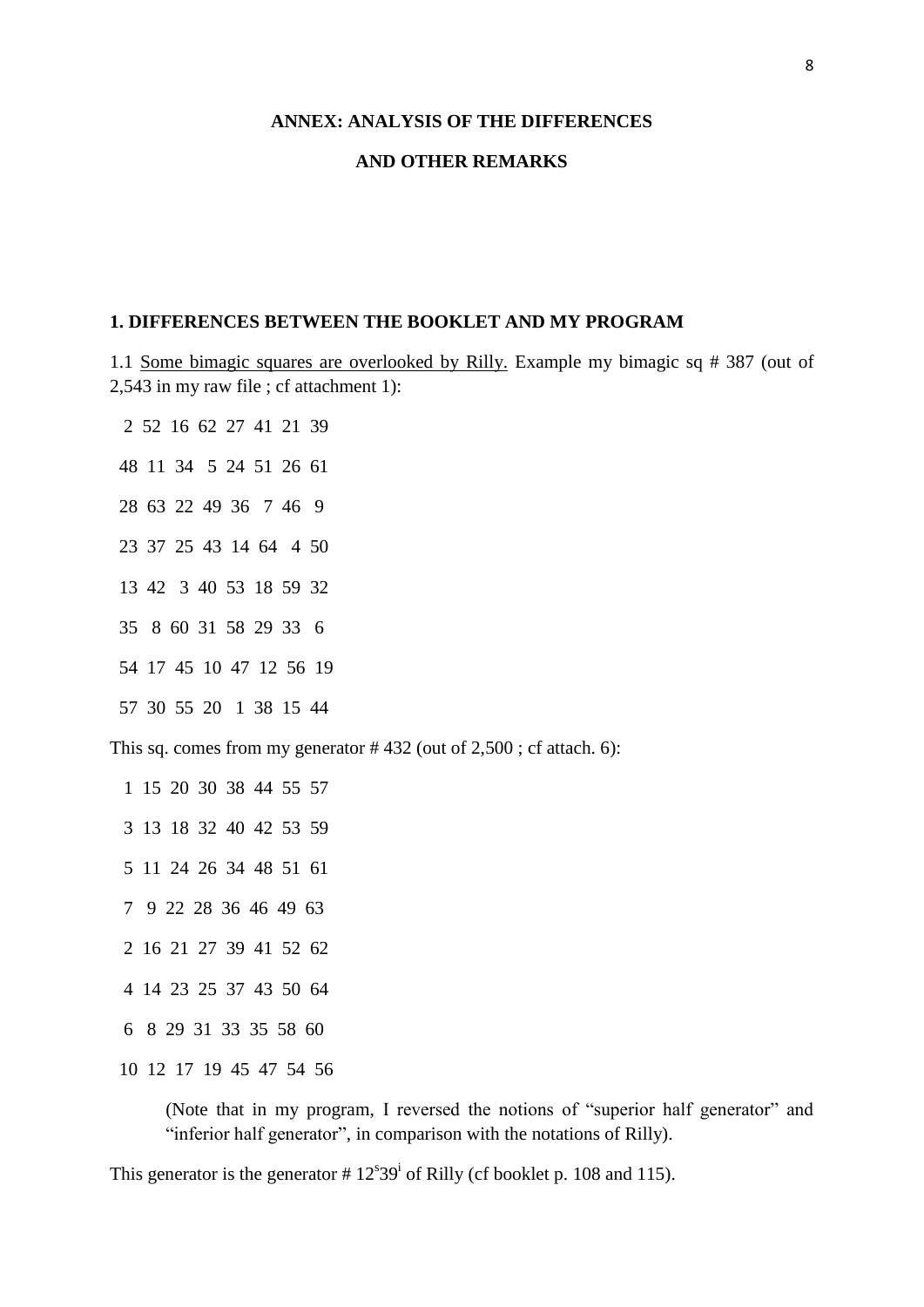On page 80 of the booklet, it is written that this generator  $# 12<sup>s</sup>39<sup>i</sup>$  gives 0 magic sq: it is wrong!

This generator is not in the Rilly's list of the 40 generators giving bimagic solutions, but it is in my list of the 48 generators giving bimagic solutions.

Note: here is the above mentioned bimagic square in standard position of Rilly

|  | 14 4 64 50 23 25 37 43  |  |  |  |
|--|-------------------------|--|--|--|
|  | 24 26 51 61 48 34 11 5  |  |  |  |
|  | 36 46 7 9 28 22 63 49   |  |  |  |
|  | 27 21 41 39 2 16 52 62  |  |  |  |
|  | 1 15 38 44 57 55 30 20  |  |  |  |
|  | 58 33 29 6 35 60 8 31   |  |  |  |
|  | 47 56 12 19 54 45 17 10 |  |  |  |
|  | 53 59 18 32 13 3 42 40  |  |  |  |

This square is not in the list of the 230.

1.2 More generally, most of the numbers of solutions (SM and magic) coming from the generators in the table of Rilly p. 79-82 have to be revised.

Ex. I: Rilly found 10 possible values for the number of SM: 1,4,7,12,25,27,29,35,43,303

I found 12 values: 1,4,7,12,25,29,34,43,44,304,310,342

Ex. II: it is written p. 80 that the generator  $# 12<sup>s</sup>1<sup>i</sup>$  gives 27 SM and 1 magic. I found it is in fact 29 SM and 6 magic (SM giving bimagic solutions, according to my vocabulary). The generator #  $12^{s}1^{i}$  is my generator # 1582 (out of 2500) –cf attach. 6 -. The 6 SM giving bimagic solutions are my # 1508,1510,1520,1522,1527,1529 (out of 2920) – cf attach. 5 -.

Besides, I think that the Rilly's notion of "corresponding generator" (cf p. 77-78, remark II) is not very useful because 2 corresponding generators give surely the same number of SM solutions, but not necessarily the same number of magic (as Rilly assumes it). Ex for the generators #  $12^{s}1^{i}$  and  $17^{s}2^{i}$  (which are my generators #1582 and #2092): they give each 29 SM but 6 magic for the one and 11 magic for the other. The table p. 79-82 has then to be totally changed!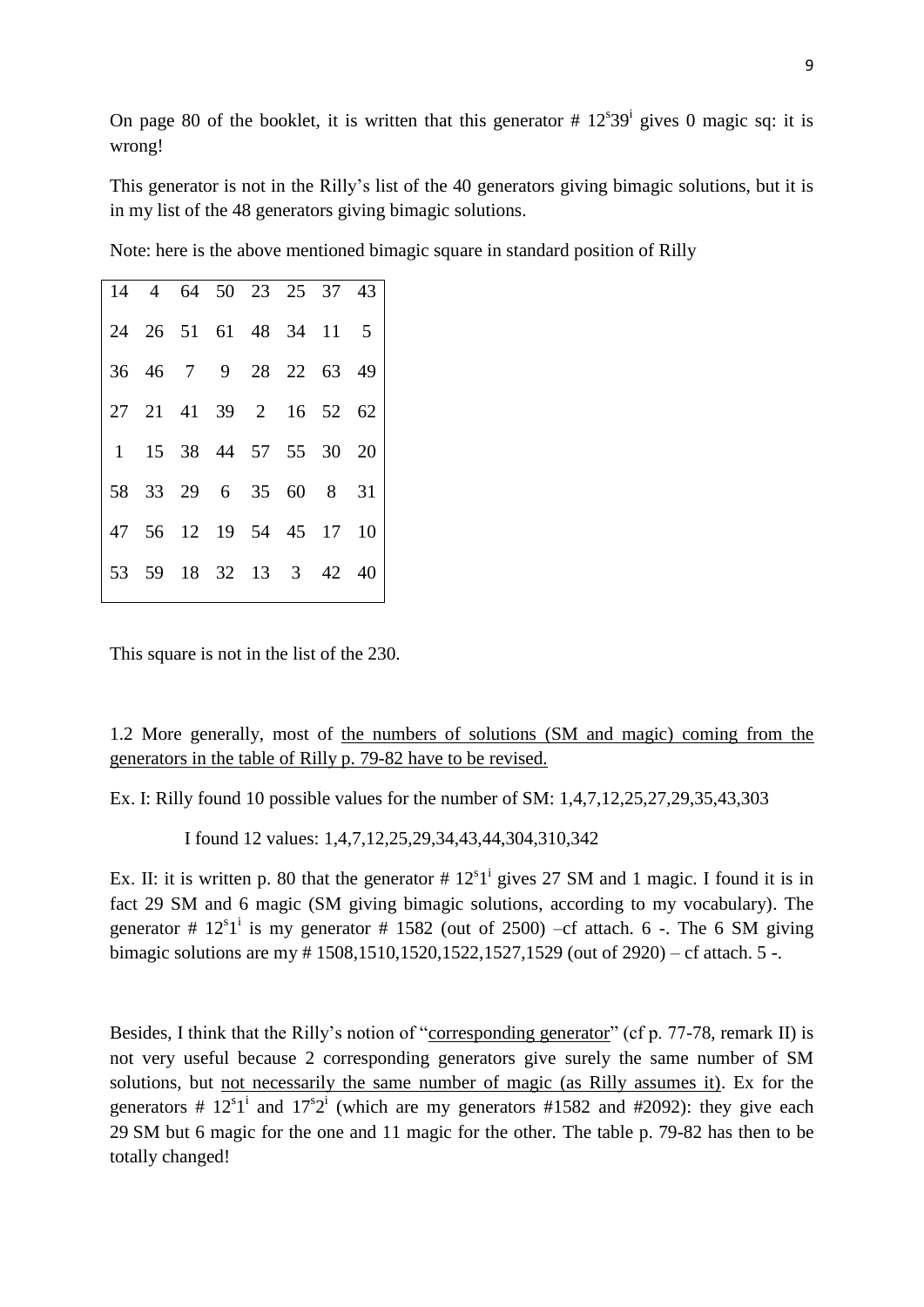In two "corresponding generators", the groups of 4 even numbers and the groups of 4 odd numbers of each half generator are the same but in a different presentation.

On the contrary, the notion of "complementary generator" (cf p. 78-79, remark III) is perfectly valid and very interesting.

In two "complementary generators", the complement to 65 of one superior half generator is the inferior half generator of the other, and vice versa.

Idem for the notion of "autocomplementary generator" which is defined p. 78: this notion is interesting. A little remark however: I think that Rilly doesn't make clearly the difference between the autocomplementary generators and the other ones. There are 2 kinds of generators: the autocomplementary generators and the other ones which work by complementary pairs. There are 50 autocomplementary generators among the 2,500, but only 10 among the 48 generators giving bimagic solutions. And there are (48-10)/2=19 pairs of complementary generators giving bimagic solutions.

1.3 All the long developments p. 83-99 about the search of diagonals become now useless with the systematic search by the computer.

#### **2. OTHER REMARKS**

Some other assumptions of Rilly are wrong.

2.1 Rilly assumes p. 72 that in one direction (row for example), there are only 2 kinds of groupments for the superior even numbers 50 to 64 in all the 8x8 bimagic squares:

- 2 even numbers by rows in 4 rows

- or 1 in each of the 8 rows.

It was true for the bimagic squares which were known at that time, but it is possible to find 8x8 bimagic squares where it is wrong. Ex. the bimagic sq. A1+H1=65 found by Walter Trump in July 2012: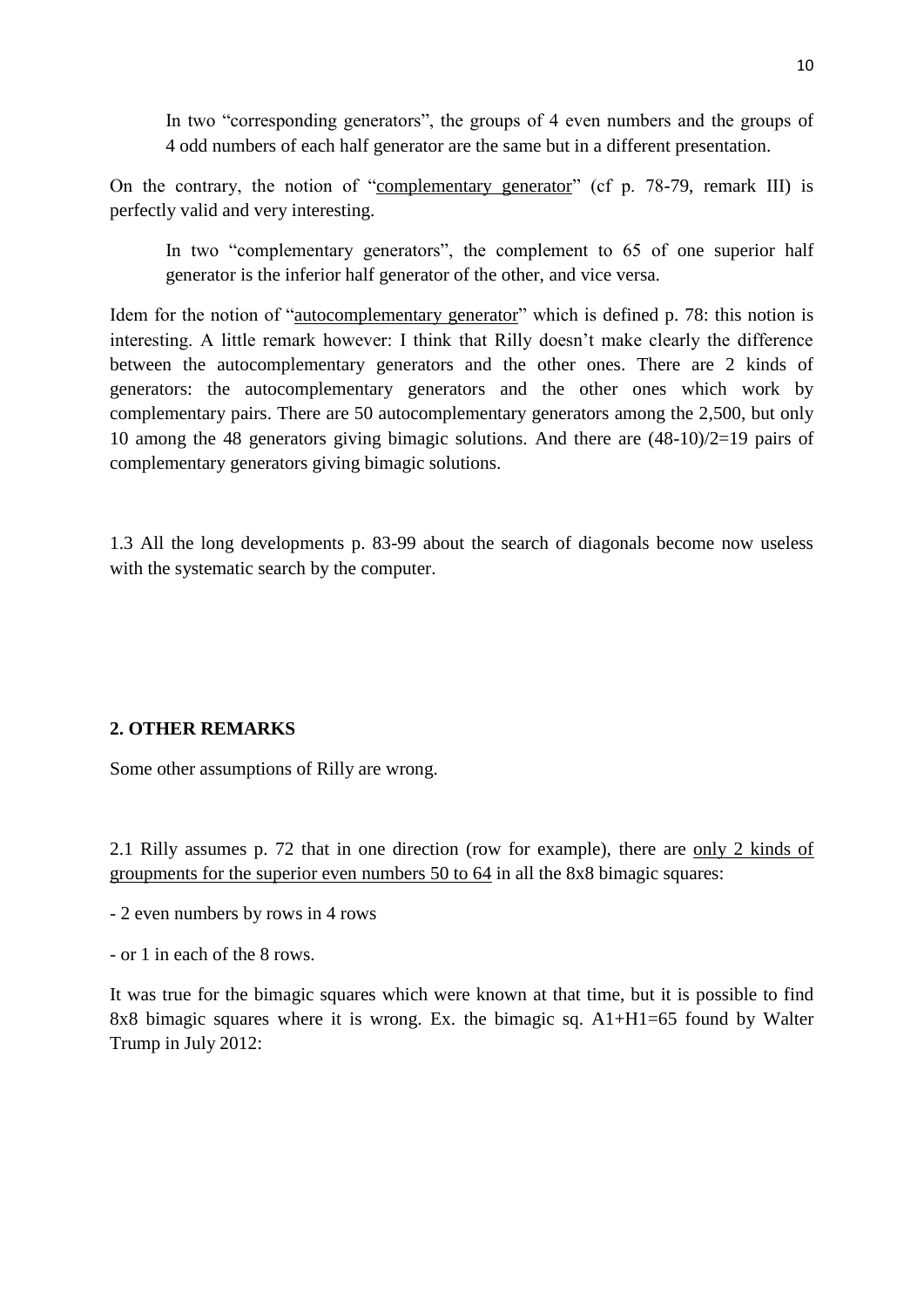| 64           | 17 | 15             | 62 | 24 | 21 | 22             | 35 |
|--------------|----|----------------|----|----|----|----------------|----|
| 49           | 37 | 39             | 3  | 12 | 58 | 46             | 16 |
| 41           | 26 | 44             | 7  | 29 | 50 | $\overline{4}$ | 59 |
| 34           | 20 | 13             | 38 | 27 | 8  | 57             | 63 |
| 32           | 61 | 40             | 42 | 5  | 11 | 51             | 18 |
| 14           | 60 | 53             | 30 | 52 | 19 | 9              | 23 |
| 25           | 6  | $\overline{2}$ | 47 | 56 | 45 | 43             | 36 |
| $\mathbf{1}$ | 33 | 54             | 31 | 55 | 48 | 28             | 10 |

In his booklet, Rilly deals with only the first category of squares and he claims p. 103 the credit for showing a general method for enumerating all the 8x8 bimagic squares. In fact there are truly other categories of 8x8 bimagic squares than those defined by Rilly. And the enumeration of all the 8x8 bimagic squares is still today an open question.

2.2 In his communication ref. [6] to the AFAS, Rilly has indicated 1+6 transformations working on all his 230 squares. These transformations - except the first one (transformation "complement to 65") which is well known - don't work on the new set of Rilly's squares as defined now, i.e. they don't work on all the 2,543 ess. diff. Rilly's squares. For example, the 6 transformations don't work on the square # 387 which is above mentioned at the  $\S 1.1$ :

2 52 16 62 27 41 21 39

> I remind the definition of the  $1<sup>st</sup>$  of the 6 transformations: the even numbers are the same, and each odd number is replaced by its complement to 64.